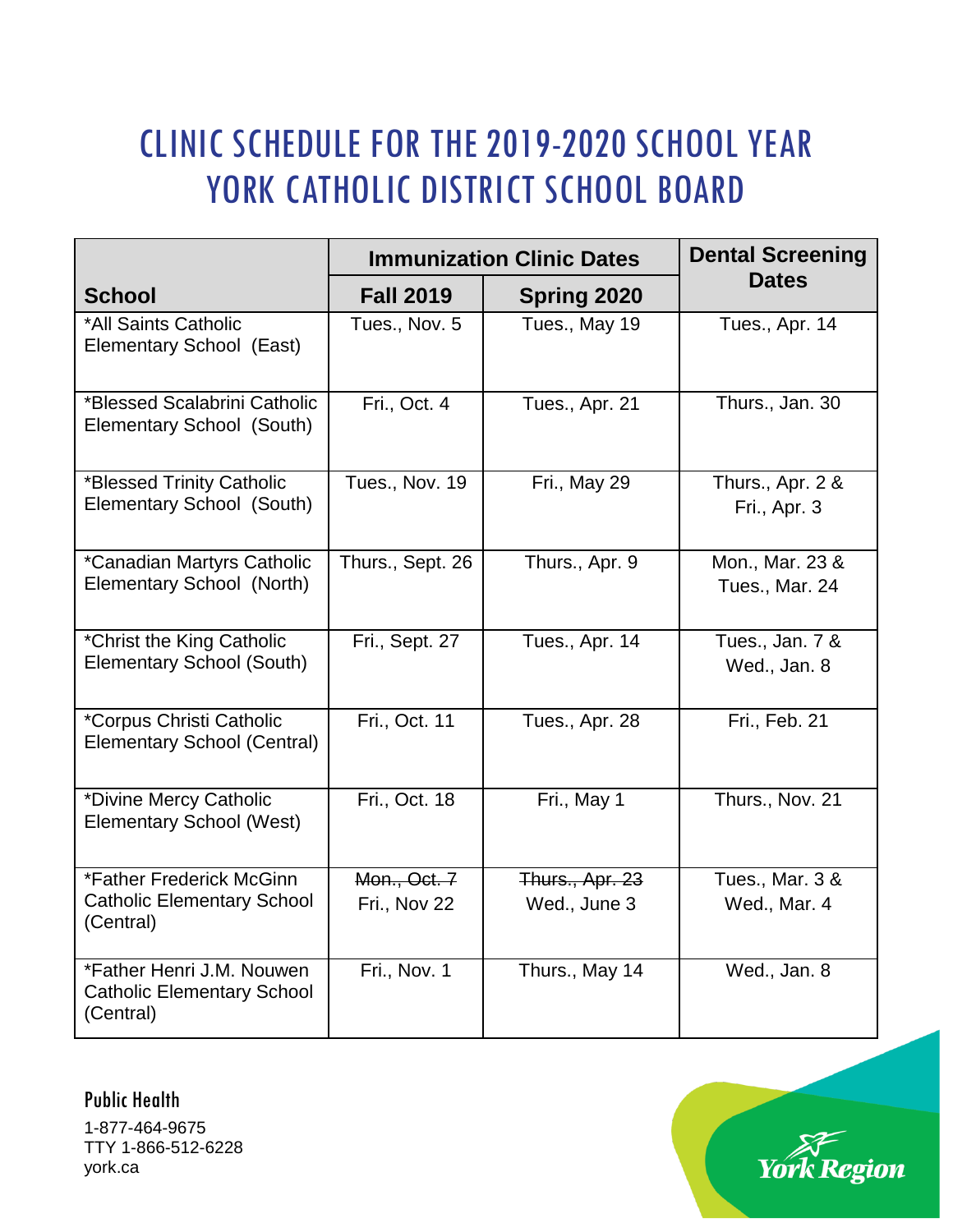|                                                                                       | <b>Immunization Clinic Dates</b> | <b>Dental Screening</b> |                                    |
|---------------------------------------------------------------------------------------|----------------------------------|-------------------------|------------------------------------|
| <b>School</b>                                                                         | <b>Fall 2019</b>                 | Spring 2020             | <b>Dates</b>                       |
| *Father John Kelly Catholic<br>Elementary School (West)                               | Tues., Nov. 12                   | Mon., May 25            | Fri., Apr. 24                      |
| *Good Shepherd Catholic<br><b>Elementary School (North)</b>                           | Tues., Oct. 22                   | Mon., May 4             | Fri., Apr. 17                      |
| *Guardian Angels Catholic<br>Elementary School (West)                                 | Thurs., Oct. 10                  | Mon., Apr. 27           | Wed., Apr. 22 &<br>Thurs., Apr. 23 |
| *Holy Jubilee Catholic<br>Elementary School (West)                                    | Wed., Nov. 6                     | Wed., May 20            | Tues., Apr. 14 &<br>Wed., Apr. 15  |
| *Holy Name Catholic<br>Elementary School (West)                                       | Thurs., Nov. 14                  | Tues., May 26           | Tues., Apr. 14 &<br>Wed., Apr. 15  |
| *Holy Spirit Catholic<br>Elementary School (North)                                    | Mon., Nov. 4                     | Fri., May 15            | Thurs., Apr. 30                    |
| *Immaculate Conception<br><b>Catholic Elementary School</b><br>(West)                 | Wed., Oct. 2                     | Mon., Apr. 20           | Mon., Jan. 6 &<br>Tues., Jan. 7    |
| *Light of Christ Catholic<br><b>Elementary School</b><br>(Central)                    | Wed., Oct. 30                    | Tues., May 12           | Wed., June 3<br>Fri., May 22       |
| *Notre Dame Catholic<br>Elementary School (North)                                     | Wed., Oct. 16                    | Thurs., Apr. 30         | Wed., May 13                       |
| *Our Lady Help of<br><b>Christians Catholic</b><br><b>Elementary School (Central)</b> | Mon., Sept. 30                   | Wed., Apr. 15           | Wed., Feb. 5                       |
| *Our Lady of Fatima<br><b>Catholic Elementary School</b><br>(West)                    | Fri., Nov. 1                     | Thurs., May 14          | Tues., Apr. 14 &<br>Wed., Apr. 15  |
| *Our Lady of Good Counsel<br><b>Catholic Elementary School</b><br>(North)             | Tues., Oct. 29                   | Mon., May 11            | Mon., Feb. 3 &<br>Tues., Feb. 4    |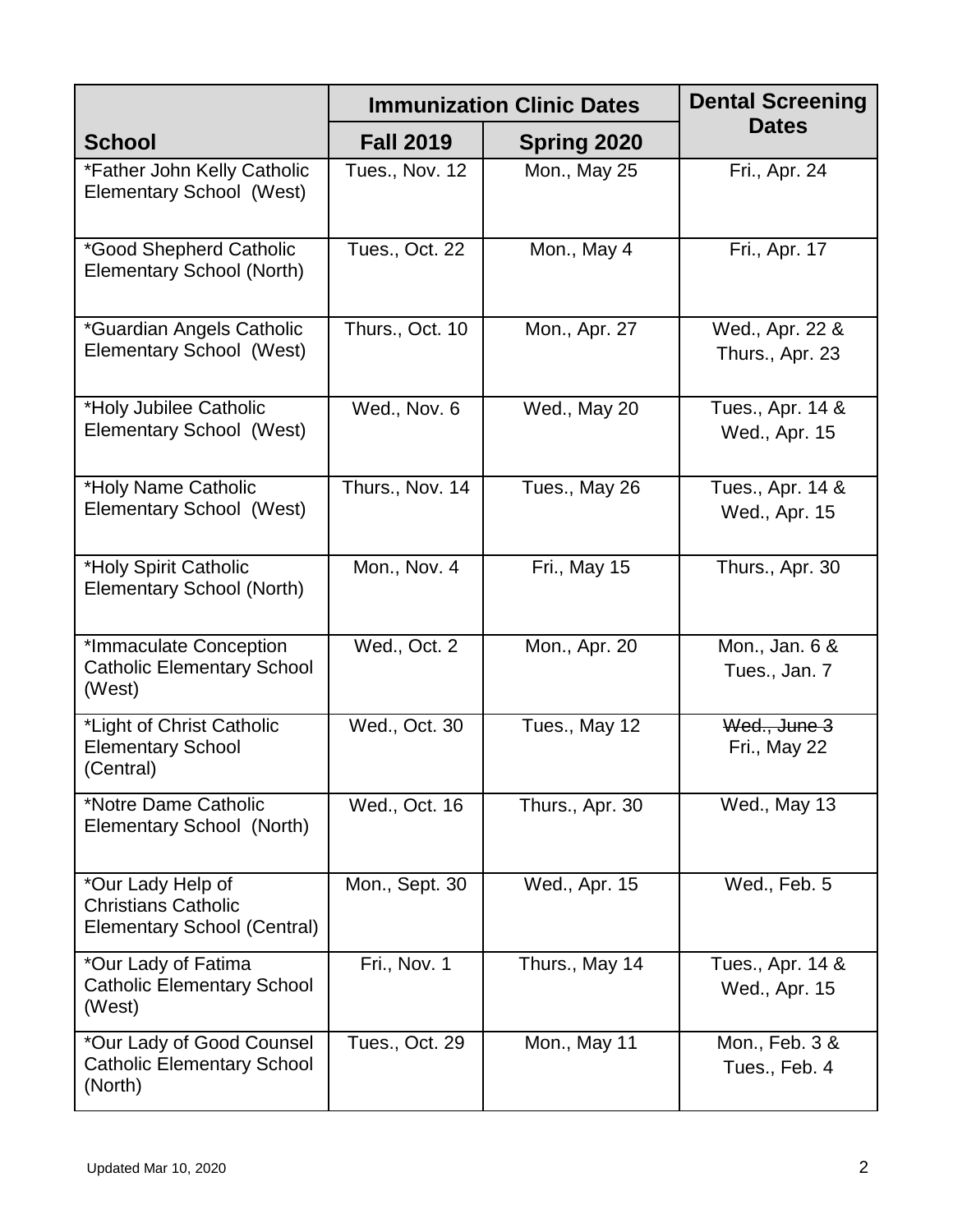|                                                                                        | <b>Immunization Clinic Dates</b> | <b>Dental Screening</b> |                                              |
|----------------------------------------------------------------------------------------|----------------------------------|-------------------------|----------------------------------------------|
| <b>School</b>                                                                          | <b>Fall 2019</b>                 | <b>Spring 2020</b>      | <b>Dates</b>                                 |
| *Our Lady of Grace Catholic<br>Elementary School (North)                               | Fri., Oct. 18                    | Fri., May 1             | Wed., Mar. 4                                 |
| *Our Lady of Hope Catholic<br><b>Elementary School</b><br>(Central)                    | Tues., Oct. 22                   | Mon., May 4             | Thurs., Feb. 27<br>March 12                  |
| *Our Lady of the<br><b>Annunciation Catholic</b><br><b>Elementary School (Central)</b> | Tues., Oct. 22                   | Mon., May 4             | Fri., May 22                                 |
| *Our Lady of the Lake                                                                  | Mon., Oct. 7                     | Thurs., Apr. 23         | N/A                                          |
| <b>Catholic College School</b><br>(North)                                              | Wed., Nov 20                     | Tues., June 2           |                                              |
| *Our Lady of the Rosary<br><b>Catholic Elementary School</b><br>(South)                | Wed., Nov. 6                     | Wed., May 20            | Wed., Oct. 30                                |
| *Pope Francis Catholic<br>Elementary School (West)                                     | Mon., Oct. 28                    | Fri., May 8             | Wed., May 13 &<br>Thurs., May 14             |
| <b>Prince of Peace Catholic</b><br><b>Elementary School</b>                            | N/A                              | N/A                     | Fri., Dec. 13                                |
| *San Lorenzo Ruiz Catholic<br>Elementary School (East)                                 | Mon., Oct. 28                    | Fri., May 8             | Mon., Apr. 20 &<br>Wed., Apr. 22             |
| *San Marco Catholic<br>Elementary School (West)                                        | Fri., Oct. 11                    | Tues., Apr. 28          | Tues., Nov. 26                               |
| *Sir Richard W. Scott<br><b>Catholic Elementary School</b><br>(East)                   | Wed., Oct. 2                     | Mon., Apr. 20           | Wed., Jan. 15<br>Thurs., Feb. 27<br>April 23 |
| *St. Agnes of Assisi Catholic<br><b>Elementary School (West)</b>                       | Tues., Nov. 5                    | Tues., May 19           | Mon., June 8 &<br>Tues., June 9              |
| *St. Andrew Catholic<br>Elementary School (West)                                       | Fri., Nov. 1                     | Thurs., May 14          | Wed., Mar. 11                                |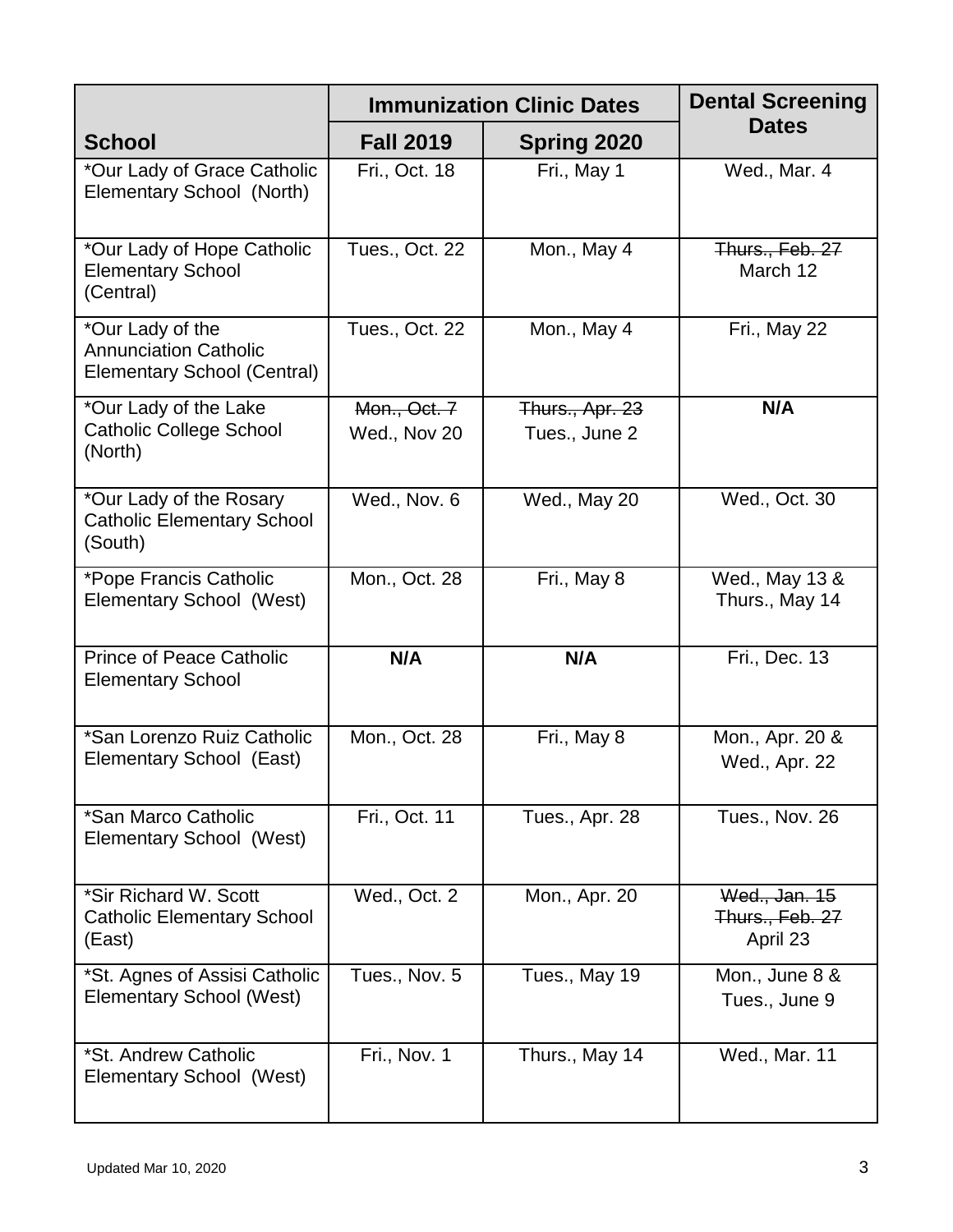|                                                                        | <b>Immunization Clinic Dates</b> | <b>Dental Screening</b> |                                                        |
|------------------------------------------------------------------------|----------------------------------|-------------------------|--------------------------------------------------------|
| <b>School</b>                                                          | <b>Fall 2019</b>                 | <b>Spring 2020</b>      | <b>Dates</b>                                           |
| *St. Angela Merici Catholic<br><b>Elementary School (West)</b>         | Fri., Oct. 11                    | Tues., Apr. 28          | Tues., May 19                                          |
| *St. Anne Catholic<br>Elementary School (Central)                      | Mon., Nov. 4                     | Fri., May 15            | Thurs., Jan. 9                                         |
| *St. Anthony Catholic<br>Elementary School (South)                     | Thurs., Oct. 10                  | Mon., Apr. 27           | Tues., Dec. 17                                         |
| *St. Benedict Catholic<br>Elementary School (East)                     | Mon., Sept.30                    | Wed., Apr. 15           | Mon., Apr. 20 &<br>Thurs., Apr. 23                     |
| St. Bernadette Catholic<br><b>Elementary School</b>                    | N/A                              | N/A                     | Mon., Mar. 2                                           |
| *St. Brendan Catholic<br><b>Elementary School</b><br>(Central)         | Fri., Sept. 27                   | Tues., Apr. 14          | Mon., Nov. 11,<br>Tues., Nov. 12. &<br>Thurs., Nov. 14 |
| *St. Brigid Catholic<br><b>Elementary School (Central)</b>             | Fri., Sept. 27                   | Tues., Apr. 14          | Tues., June 2 &<br>Wed., June 3                        |
| *St. Catherine of Siena<br><b>Catholic Elementary School</b><br>(West) | Tues., Oct. 29                   | Mon., May 11            | Tues., May 5                                           |
| *St. Cecilia Catholic<br>Elementary School (South)                     | Mon., Sept. 30                   | Wed., Apr. 15           | <b>Thurs., Mar. 5 &amp;</b><br>Fri., Mar. 6            |
| *St. Charles Garnier<br><b>Catholic Elementary School</b><br>(Central) | Mon., Nov. 4                     | Fri., May 15            | Mon., Mar. 9                                           |
| *St. Clare Catholic<br>Elementary School (West)                        | Tues., Nov. 5                    | Tues., May 19           | Mon., May 11                                           |
| *St. Clement Catholic<br>Elementary School (West)                      | Fri., Sept. 27                   | Tues., Apr. 14          | Mon., Nov., 18                                         |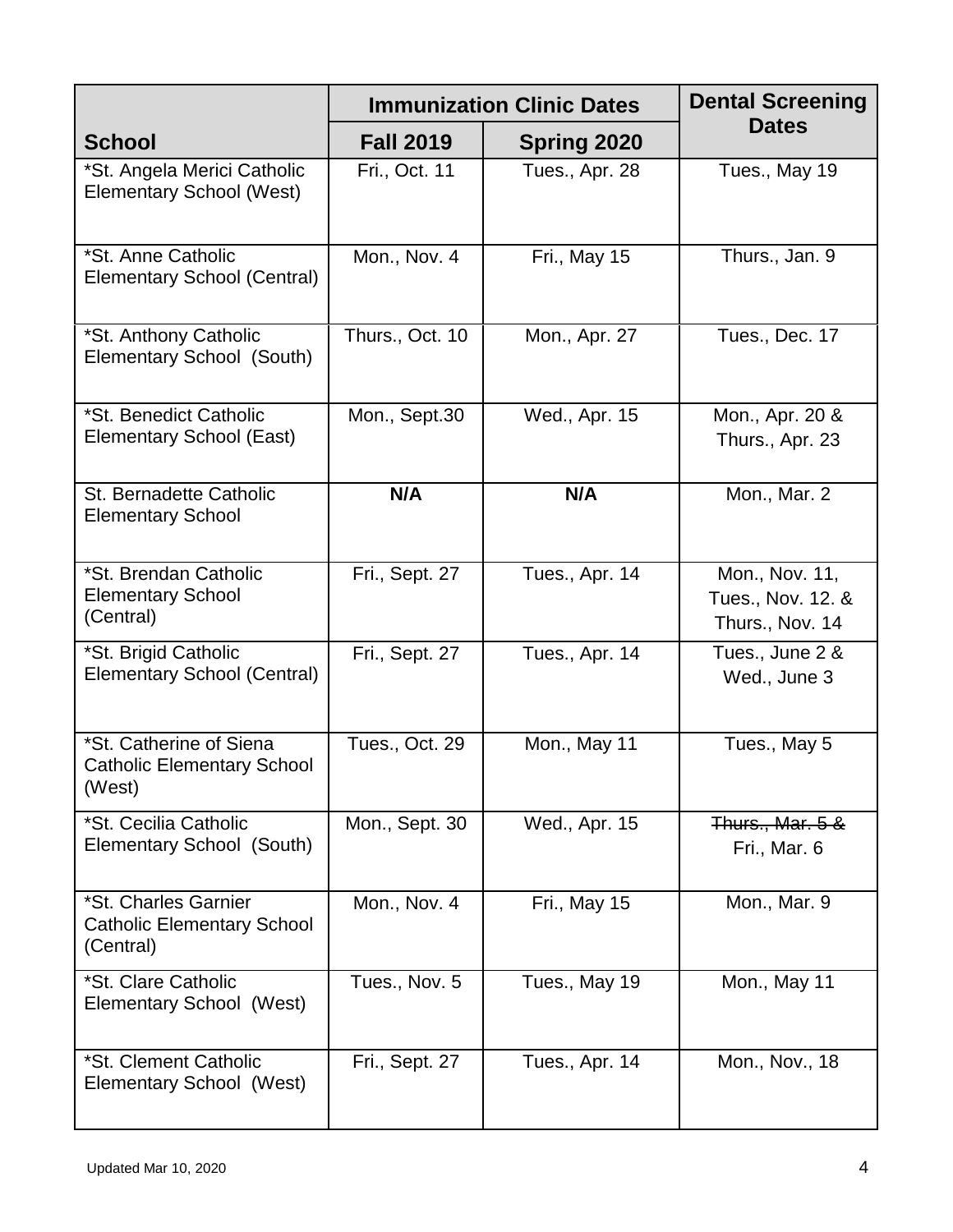|                                                                           | <b>Immunization Clinic Dates</b> | <b>Dental Screening</b>                          |                                  |
|---------------------------------------------------------------------------|----------------------------------|--------------------------------------------------|----------------------------------|
| <b>School</b>                                                             | <b>Fall 2019</b>                 | Spring 2020                                      | <b>Dates</b>                     |
| *St. David Catholic<br><b>Elementary School (West)</b>                    | Fri., Oct. 18                    | Fri., May 1                                      | Thurs., June 4                   |
| *St. Edward Catholic<br>Elementary School (East)                          | Mon., Oct. 7<br>Fri., Nov. 22    | Thurs., Apr. 23<br>Wed., June 3<br>Tues., May 19 | Fri., Apr. 17                    |
| *St. Elizabeth Seton<br><b>Catholic Elementary School</b><br>(North)      | Tues., Sept. 24                  | Tues., Apr. 7                                    | Mon., Mar. 2 &<br>Tues., Mar. 3  |
| *St. Emily Catholic<br><b>Elementary School (West)</b>                    | Fri., Oct. 4                     | Tues., Apr. 21                                   | Fri., Feb. 28<br>March 2         |
| *St. Francis Xavier Catholic<br>Elementary School (East)                  | Fri., Oct. 18                    | Fri., May 1                                      | Wed., May 27 &<br>Thurs., May 28 |
| *St. Gabriel the Archangel<br><b>Catholic Elementary School</b><br>(West) | Mon., Sept. 30                   | Wed., Apr. 15                                    | Fri., May 1                      |
| *St. Gregory the Great<br>Catholic Academy (West)                         | Thurs., Sept. 26                 | Thurs., Apr. 9                                   | Fri., May 29                     |
| *St. James Catholic<br>Elementary School (West)                           | Wed., Oct. 16                    | Thurs., Apr. 30                                  | Fri., Apr. 17                    |
| *St. Jerome Catholic<br>Elementary School (North)                         | Tues., Nov. 5                    | Tues., May 19                                    | Wed., Oct. 9                     |
| *St. John Bosco Catholic<br>Elementary School (West)                      | Thurs., Sept. 26                 | Thurs., Apr. 9                                   | Mon., May 4                      |
| *St. John Chrysostom<br><b>Catholic Elementary School</b><br>(North)      | Tues., Oct. 1                    | Tues., Apr. 14                                   | Mon., Dec. 2                     |
| *St. John Paul II Catholic<br>Elementary School (South)                   | Fri., Oct.18                     | Fri., May 1                                      | Tues., Apr. 21                   |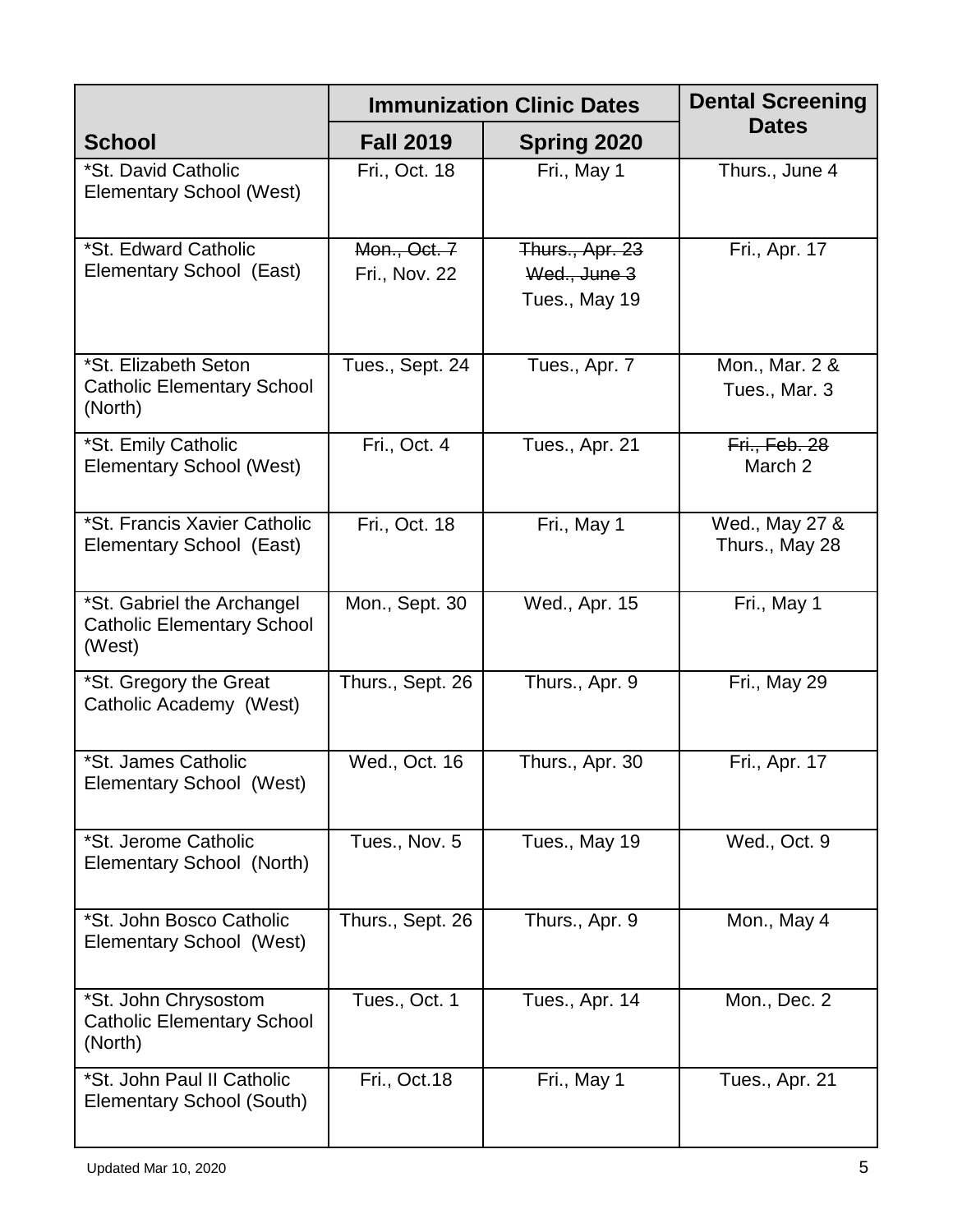|                                                                               | <b>Immunization Clinic Dates</b> | <b>Dental Screening</b> |                                   |
|-------------------------------------------------------------------------------|----------------------------------|-------------------------|-----------------------------------|
| <b>School</b>                                                                 | <b>Fall 2019</b>                 | <b>Spring 2020</b>      | <b>Dates</b>                      |
| *St. John XXIII Catholic<br>Elementary School (East)                          | Mon., Nov. 4                     | Fri., May 15            | Tues., Dec. 10 &<br>Wed., Dec. 11 |
| *St. Joseph Catholic<br>Elementary School (Aurora)<br>(North)                 | Tues., Nov. 19                   | Fri., May 29            | Thurs., Jan. 30                   |
| *St. Joseph Catholic<br><b>Elementary School</b><br>(Markham) (East)          | Thurs., Oct. 10                  | Mon., Apr. 27           | Mon., Dec. 9 &<br>Tues., Dec. 10  |
| *St. Joseph Catholic<br><b>Elementary School</b><br>(Richmond Hill) (Central) | Wed., Oct.16                     | Thurs., Apr. 30         | Thurs., Dec. 5                    |
| *St. Joseph the Worker<br><b>Catholic Elementary School</b><br>(South)        | Mon., Sept. 30                   | Wed., Apr. 15           | Mon., Feb. 10 &<br>Tues., Feb. 11 |
| *St. Julia Billiart Catholic<br>Elementary School (East)                      | Fri., Sept. 27                   | Tues., Apr. 14          | Thurs., Mar. 26                   |
| *St. Justin Martyr Catholic<br>Elementary School (South)                      | Tues., Oct. 22                   | Mon., May 4             | Tues., June 2 &<br>Thurs., June 4 |
| *St. Kateri Tekakwitha<br><b>Catholic Elementary School</b><br>(East)         | Fri., Nov. 8                     | Fri., May 22            | Fri., Nov. 29                     |
| *St. Margaret Mary Catholic<br>Elementary School (West)                       | Fri., Oct. 25                    | Wed., May 6             | Thurs., May 21                    |
| *St. Marguerite d'Youville<br><b>Catholic Elementary School</b><br>(Central)  | Fri., Oct. 25                    | Wed., May 6             | Mon., Apr. 20                     |
| *St. Mark Catholic<br><b>Elementary School (Central)</b>                      | Fri., Oct. 18                    | Fri., May 1             | Wed., Apr. 1 &<br>Thurs., Apr. 2  |
| *St. Mary Catholic<br><b>Elementary School</b><br>(Nobleton) (West)           | Wed., Oct. 30                    | Tues., May 12           | Tues., June 2 &<br>Wed., June 3   |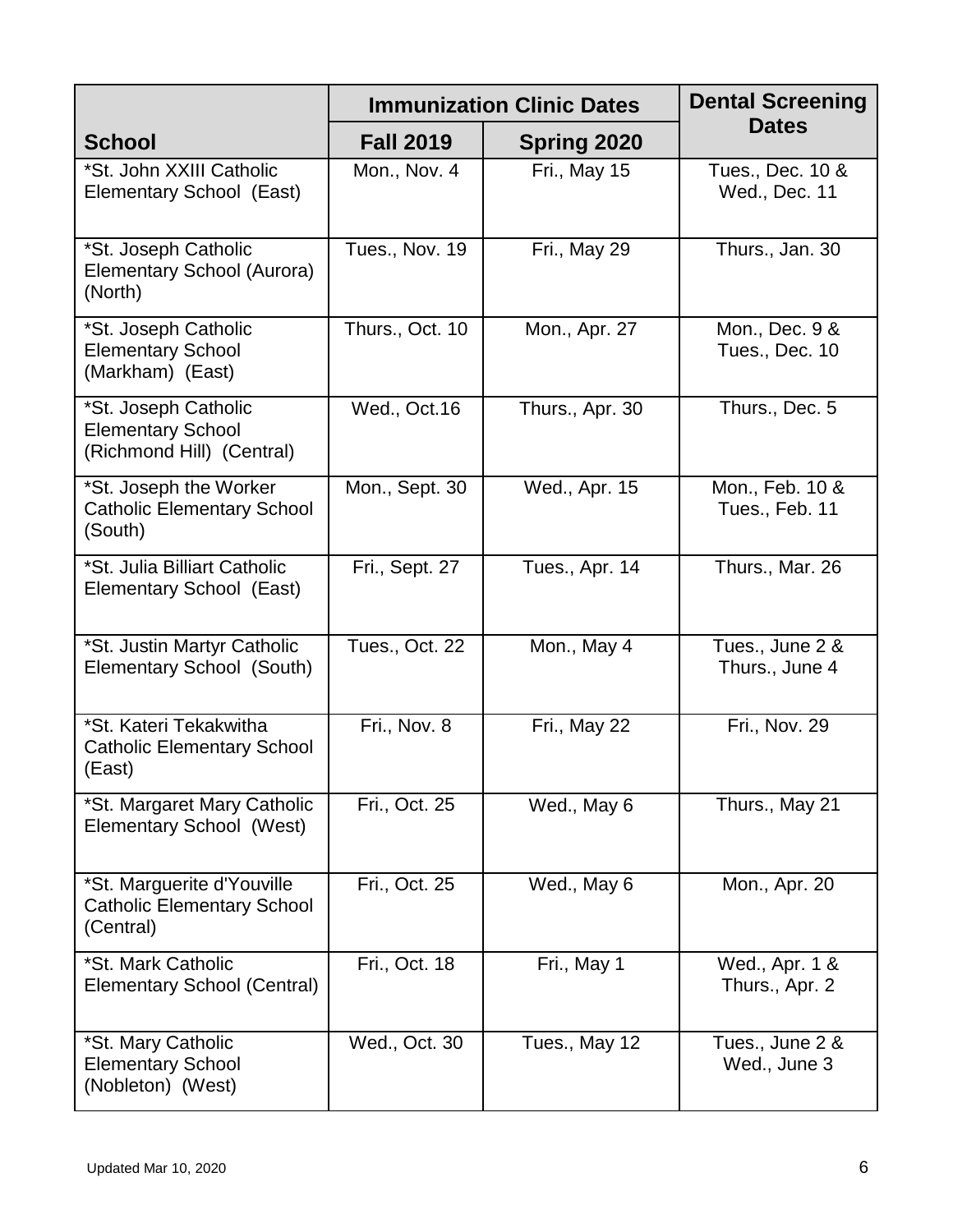|                                                                           | <b>Immunization Clinic Dates</b> | <b>Dental Screening</b>          |                                   |
|---------------------------------------------------------------------------|----------------------------------|----------------------------------|-----------------------------------|
| <b>School</b>                                                             | <b>Fall 2019</b>                 | <b>Spring 2020</b>               | <b>Dates</b>                      |
| *St. Mary Immaculate<br><b>Catholic Elementary</b><br>(Central)           | Thur., Oct. 24                   | Tues., May 5                     | Tues., Feb. 18                    |
| *St. Mary of the Angels<br><b>Catholic Elementary School</b><br>(West)    | Tues., Sept. 24                  | Tues., Apr. 7                    | Mon., Apr. 20 &<br>Tues., Apr. 21 |
| *St. Matthew Catholic<br>Elementary School (East)                         | Wed., Nov. 20                    | Tues., June 2                    | Tues., May 19                     |
| *St. Michael Catholic<br>Academy (South)                                  | Mon., Oct. 7<br>Wed., Nov 20     | Thurs., Apr. 23<br>Tues., June 2 | Mon., May 11                      |
| *St. Michael the Archangel<br><b>Catholic Elementary School</b><br>(West) | Mon., Oct. 7<br>Tues., Nov 19    | Thurs., Apr. 23<br>Fri., May 29  | Mon., Feb. 3 &<br>Wed., Feb. 5    |
| *St. Monica Catholic<br>Elementary School (South)                         | Tues., Oct. 22                   | Mon., May 4                      | Mon., May 25                      |
| *St. Nicholas Catholic<br>Elementary School (North)                       | Mon., Sept. 30                   | Wed., Apr. 15                    | Wed., Mar. 11                     |
| *St. Padre Pio Catholic<br>Elementary School (West)                       | Thur., Oct. 24                   | Tues., May 5                     | Mon., June 8                      |
| *St. Patrick Catholic<br><b>Elementary School</b><br>(Markham) (East)     | Tues., Oct.22                    | Mon., May 4                      | Mon., Dec. 16                     |
| *St. Patrick Catholic<br><b>Elementary School</b><br>(Schomberg) (West)   | Tues., Oct. 15                   | Wed., Apr. 29                    | Wed., May 20                      |
| *St. Paul Catholic<br>Elementary School (North)                           | Fri., Sept. 27                   | Tues., Apr. 14                   | Wed., Nov. 27                     |
| *St. Peter Catholic<br>Elementary School (West)                           | Fri., Sept. 27                   | Tues., Apr. 14                   | Fri., Oct. 25                     |